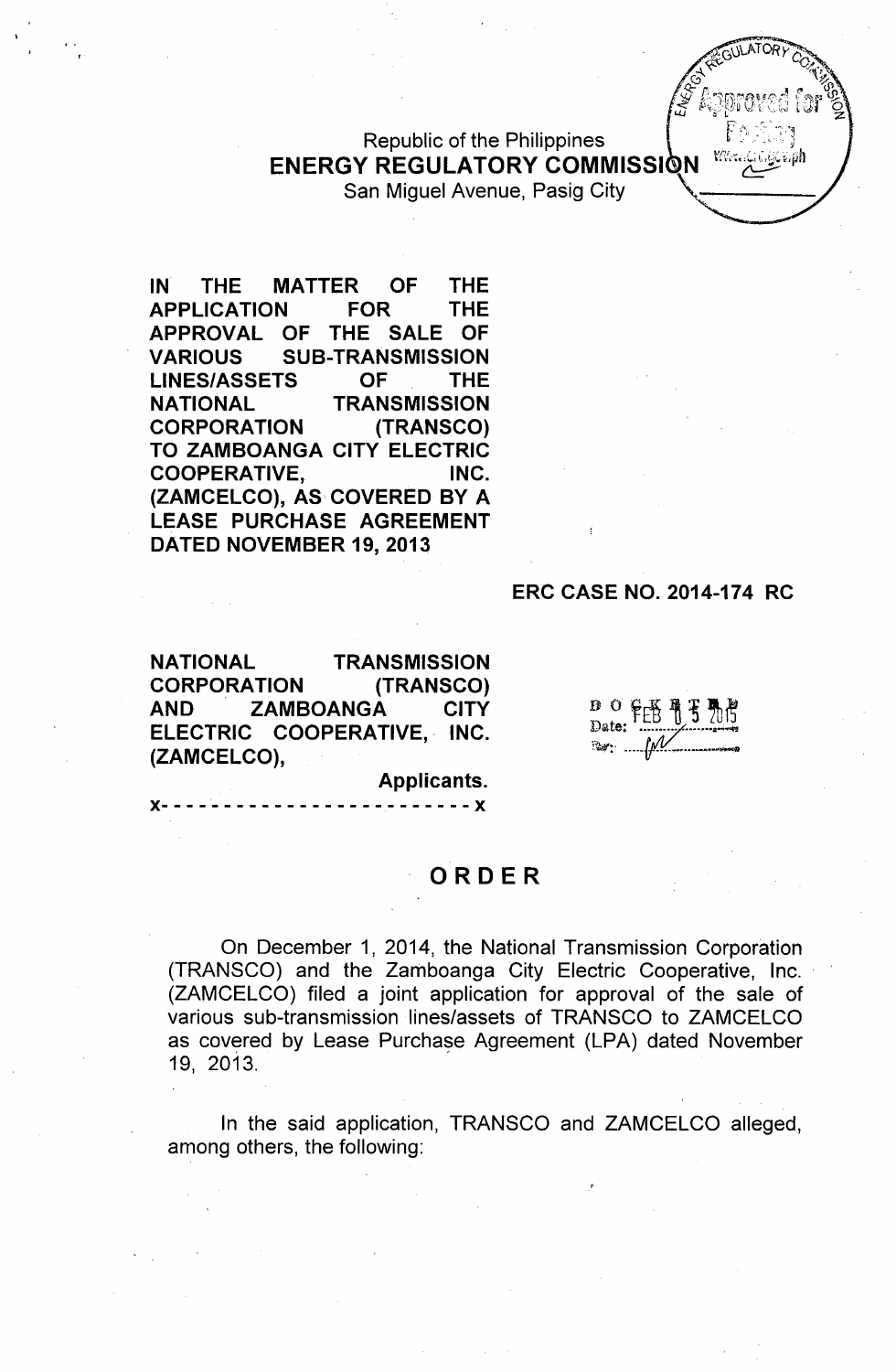, ,

- 1. TRANSCO is a government-owned-and-controlled corporation duly created by virtue of Republic Act No. 9136, otherwise known as the Electric Power Industry Reform Act of 2001 (EPIRA), with principal office address at the TRANSCO Main Building, Quezon Avenue corner BIR Road, Diliman, Quezon City;
- 2. ZAMCELCO is a qualified distribution utility (DU) organized as a cooperative under Philippine the laws, with principal office address in Maria Clara L. Lobregat Highway, Putik, Zamboanga City, Philippines;
- 3. By virtue of Section 8 of EPIRA, TRANSCO assumed the electrical transmission functions of the National Power Corporation (NPC) and its authority and responsibility for the planning, construction and centralized operation and maintenance of the high voltage transmission facilities, including grid interconnections and ancillary services. The EPIRA also mandates the segregation of the transmission and sub-transmission functions and assets for transparency and disposal;
- 4. Section 8 of the EPIRA and Rule 6, Section 8 (e) of the EPIRA's Implementing Rules and Regulations (IRR) likewise provide that TRANSCO shall negotiate with, and thereafter transfer, its sub-transmission assets (STAs) and facilities to qualified DUs connected to such sub-transmission facilities;
- 5. Pursuant thereto, the Commission promulgated on October 17, 2003 the *"Guidelines to the Sale and Transfer* of *the TRANSCO's Sub-transmission Assets and the Franchising* of *Qualified Consortiums" (ERC Guidelines),* as amended by Resolution No.3, Series of 2005 (March 17, 2005) which set forth, among others, the standards to distinguish TRANSCO's transmission assets from its STAs and establish the approval process prior to the final sale and transfer thereof;
- 6. Consistent with the Commission's Guidelines, TRANSCO has adopted its own *Guidelines on the Sale* of *Subtransmission Assets (TRANSCO Guidelines)* [attached to the application as Annex "A"] as approved by TRANSCO Board Resolution No. TC-2003-067 dated November 28, 2003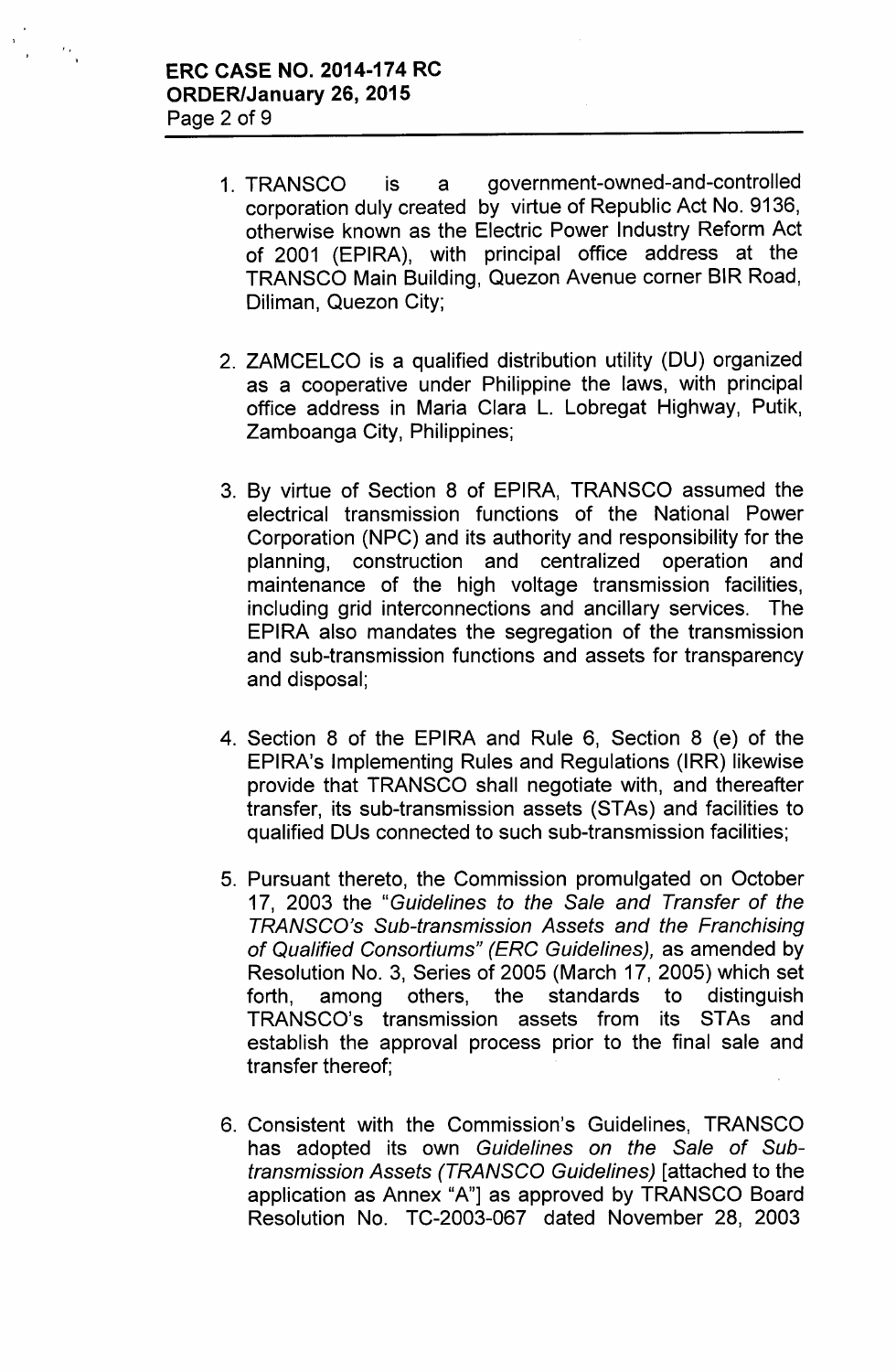[attached to the application as Annex "B"], as further amended by TRANSCO Board Resolution No. TC-2004-009 dated March 16, 2004 [attached to the application as Annex "C"];

- 7. On July 16, 2011, the Commission issued Resolution No. 15, Series of 2011 entitled, *tlA Resolution Adopting the Amended Rules for the Approval of the Sale and Transfer of TRANSCO's Sub-transmission Assets and the Acquisition by Qualified Consortiums";*
- 8. In accordance with the aforesaid Guidelines, TRANSCO has evaluated and established that the following assets, meet the criteria for sub-transmission assets:
	- (a) Putik Lateral 69 kV Line;
	- (b) Recodo Lateral 69 kV Line;
	- (c) Zamboanga-Tumaga 69 kV;
	- (d) Pitogo-Tumaga 69 kV line;
	- (e) Pitogo-Tulungatung 69 kV line; and,
	- (f) Pitogo-San Jose Gusu 69 kV line.

Attached to the application as Annexes "0," "E" and "F," respectively, are copies of the Report that the assets for sale meet the criteria for sub-transmission assets, the List of sub-transmission assets for sale to ZAMCELCO, and the Single line diagram;

- 9. Pursuant to the aforesaid Guidelines, TRANSCO has evaluated and established that ZAMCELCO meets the technical and financial requirements to purchase, operate, maintain, upgrade and expand the subject assets. Copies of the Technical and Financial Qualification Evaluations conducted by TRANSCO, as well as the description of the franchise area being served by the subject assets are attached to the application as Annexes "G", "H", and "I", and the Audited Financial Statements of ZAMCELCO as of December 31, 2005 (Annex"J");
- 1O.The ZAMCELCO Board of Directors issued Board Resolution No. 113, Series of 2013 (attached to the application as Annex "K") entitled *"A Resolution Approving the Acquisition of the Sub-transmission Assets Offered for Sale by the National Transmission Corporation (TRANSCO) to the ZAMCELCO and*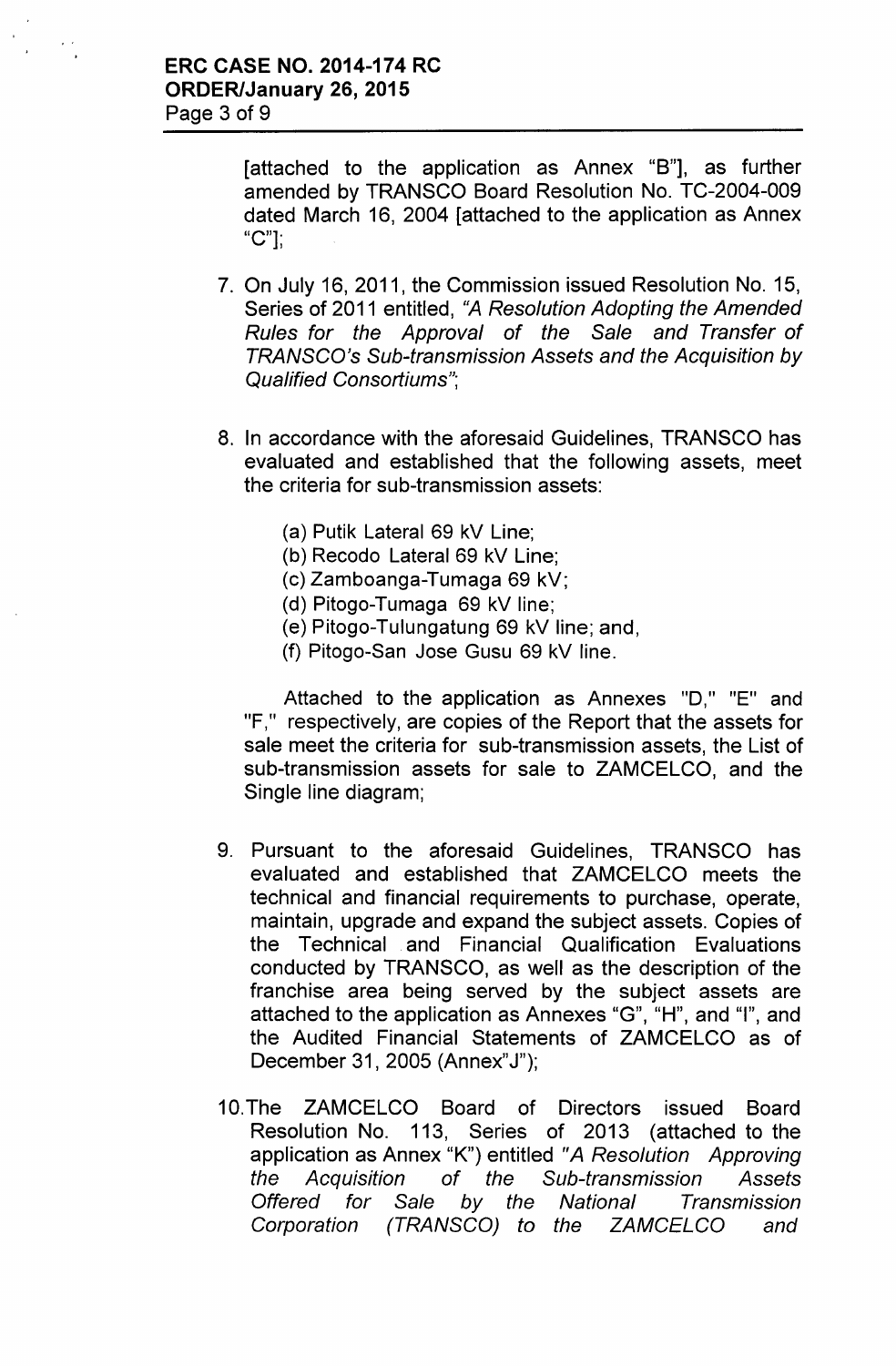*Authorizing General Manager, Mr. Sherwin* C. *Manada and Board President Mr. Omar A. Sahi to Negotiate and to Enter Into*

*A Lease Purchase Agreement (LPA) in Connection with the Acquisition* of *the TRANSCO's* 69 *kV Subtransmission* Assets";

- 11. Corollary to the above, they concluded a lease Purchase Agreement dated November 19, 2013 (attached to the application as Annex "L"), covering the subject STAs amounting to Eighty Five Million Four Hundred Sixty Two Thousand Ninety Seven and 80/100, **(PhP85,462,097.80),** net of adjustments and deductions, which ZAMCElCO shall pay in Two Hundred Forty (240) equal monthly installments;
- 12. The said purchase price is fair and reasonable as it represents the disposal value of the subject STAs based on potential revenue which, pursuant to the Commission's Guidelines, is deemed to be the Current Sound Value thereof A copy of the Asset Valuation Computation is attached to the application as Annex "M";
- 13. On September 30, 2013, the Bureau of Internal Revenue (BIR) issued Revenue Memorandum Circular No. 66-2013 [Annex "N"] which had the effect of revoking TRANSCO's exemption from the payment of twelve percent value-added tax (12% VAT) on the divestment of sub-transmission assets, which exemption was previously granted under BIR Ruling No. 11-07 dated May 31, 2007;
- 14. On February 7, 2007, the BIR issued Revenue Regulation No. 04-2007 [Annex "0"] which stated, among others, that the 12% VAT shall also be imposed on the interest rate over the amortized amount of the STAs;
- 15. With the aforesaid BIR issuances, TRANSCO is constrained to demand from ZAMCElCO a 12% VAT, not only on the contract price of the assets, but also on the interest rate over the amortized amount thereof. This is set forth under Section 3 of the aforesaid LPA;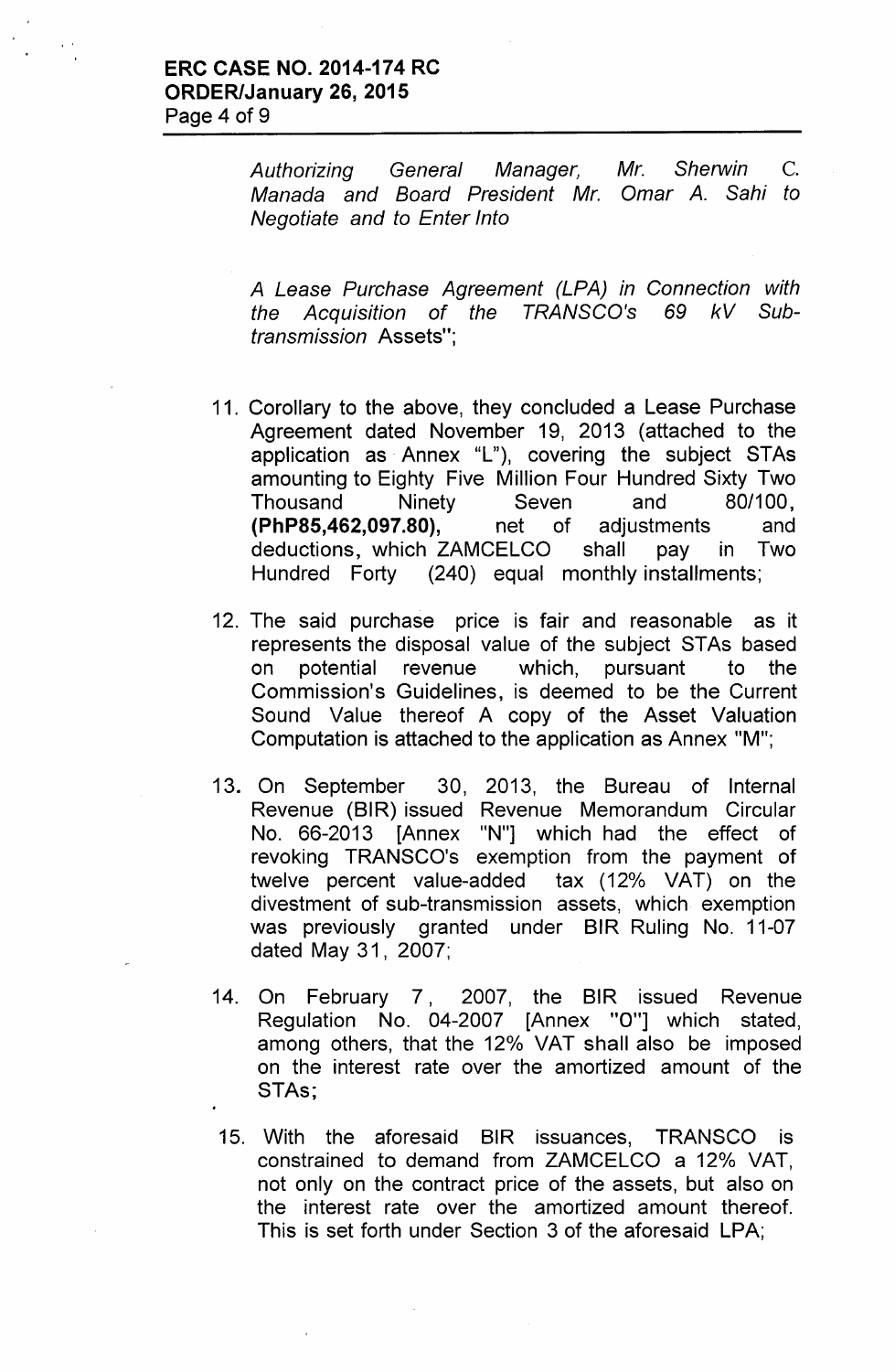- 16. ZAMCELCO is the only qualified DU which is directly connected to the subject STAs, and it has the following connected customers:
	- (a) Permex Producer and Export Corporation;
	- (b) Zamboanga Ecozone and Freeport Authority;
	- (c) Oriental Tin Can and Metal Sheet Manufacturing Company;
	- (d) Interco Manufacturing Corporation; and
	- *(e)* Bigfish Foods Corporation.
	- 17. Moreover, they submitted the following additional documents in support of their Joint Application:
		- (a) Draft Deed of Absolute Sale (attached to the application as Annex "Q");
		- (b) Third Party Appraisal Report (attached to the application as Annex "R";
		- (c) Schedule of Payments (attached to the application as Annex "S"); and
		- (d) ZAMCELCO Board Resolution No. 60, Series of 2014 (attached to the application as Annex "T") approving the filing of the instant Joint Application with TRANSCO, and designating ZAMCELCO Board President and ZAMCELCO General Manager as its official representatives.
	- 18. The proposed sale has satisfied all of the requirements and criteria set by the EPIRA and its IRR, as well as the Commission's *and TRANSCO Guidelines on the Sale* of *the Sub-transmission* Assets;
	- 19.The approval by the Commission of the instant joint application shall pave the way for the attainment of a reformed electricity industry under the EPIRA, towards a competitive regime/cost of electricity through open access and customer choice of supplier of electricity, which would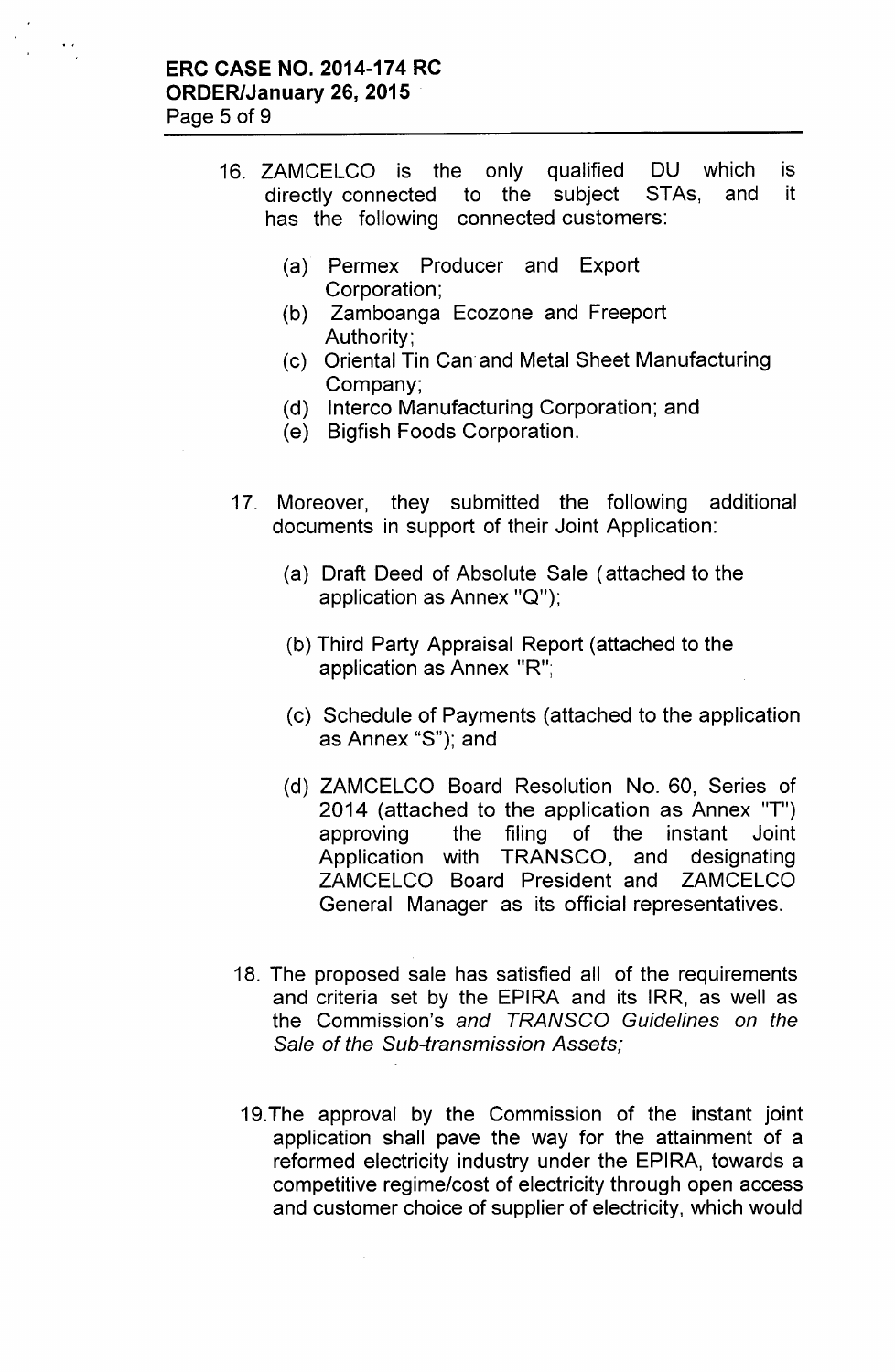ultimately best serve the interest of the consuming public; and

20. They pray that after due notice and hearing, judgment be rendered approving the sale of TRANSCO's subtransmission assets to ZAMCELCO under the terms set forth in the LPA dated November 19, 2013.

Finding the said application sufficient in form and in substance with the required fees having been paid, the same is hereby set for initial hearing, expository presentation, pre-trial conference and evidentiary hearing on March 24, 2015 (Tuesday) at ten'oclock in the morning (10:00 A.M.) at the ERC Mindanao Field Office, Mintrade Building, Monteverde Avenue corner Sales St., Davao City (in view of the current peace and order situation in Mindanao).

TRANSCO and ZAMCELCO are hereby directed to cause the publication of the attached Notice of Public Hearing, at their own expense, twice (2x) for two (2) successive weeks in two (2) newspapers of general circulation in the Philippines, with the date of the last publication to be made not later than ten (10) days before the date of the scheduled initial hearing. They are also directed to inform the consumers within the franchise area of ZAMCELCO, by any other means available and appropriate, of the filing of the instant application, their reasons therefor, and of the scheduled hearing thereon.

Let copies of the application, this Order and the attached Notice of Public Hearing be furnished the Office of the Solicitor General (OSG), the Commission on Audit (COA), and the Committees on Energy of both Houses of Congress. They are hereby requested, if they so desire, to send their duly authorized representatives at the scheduled hearing.

Likewise, let copies of this Order and the attached Notice of Public Hearing be furnished the Offices of the Governor of Zamboanga and the Mayors of Quezon City and Zamboanga City within the franchise area of ZAMCELCO for the appropriate posting thereof on their respective bulletin boards.

TRANSCO and ZAMCELCO are directed to furnish all those making requests therefor with copies of the application and its attachments, subject to reimbursement of reasonable photocopying costs.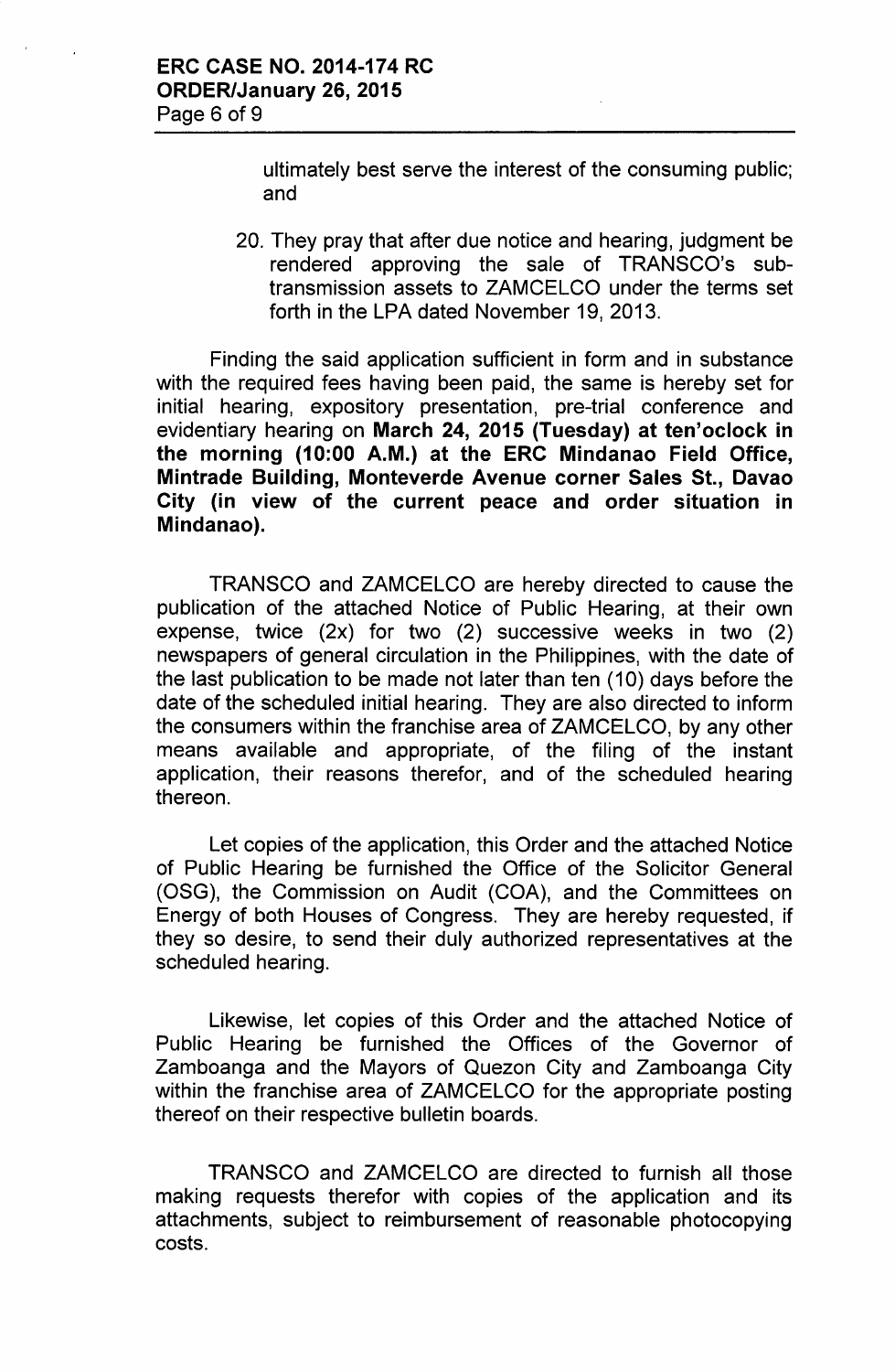On the date of the initial hearing and pre-trial conference, TRANSCO and ZAMCELCO must submit to the Commission their respective written Compliance with the jurisdictional requirements attaching therewith, methodically arranged and duly marked, the evidences on the actual posting and publication of the Notice of Public Hearing consisting of certifications issued to that effect, signed by the afore-mentioned Governor and Mayors or their duly authorized representatives, bearing the seals of their offices, and the affidavit of the Editors or Business Managers of the newspapers where the said Notice of Public Hearing were published together with the complete issues of the said newspapers, and such other proofs of compliance with the requirements of the Commission.

TRANSCO, ZAMCELCO and all interested parties are directed to submit, at least five (5) days before the date of initial hearing and pre-trial conference, their respective Pre-trial Briefs containing, among others:

- a) a summary of admitted facts and proposed stipulation of facts;
- b) the issues to be tried or resolved;
- c) the documents or exhibits to be presented, stating the purposes and proposed markings thereof; and
- d) the number and names of the witnesses, with their written testimonies in an individual affidavit form, to be attached to the Pre-trial Brief.

Failure of TRANSCO and ZAMCELCO to submit the required Pre-trial Brief and Judicial Affidavits of their witnesses within the prescribed period shall be a ground for cancellation of the scheduled hearing, and the resetting of which shall be six (6) months from said date of cancellation.

As part of the pre-trial conference, TRANSCO and ZAMCELCO must also be prepared to make an expository presentation of their application, aided by whatever communication medium that they may deem appropriate for the purpose, in order to put in plain words and explain, for the benefit of the consumers and other concerned parties,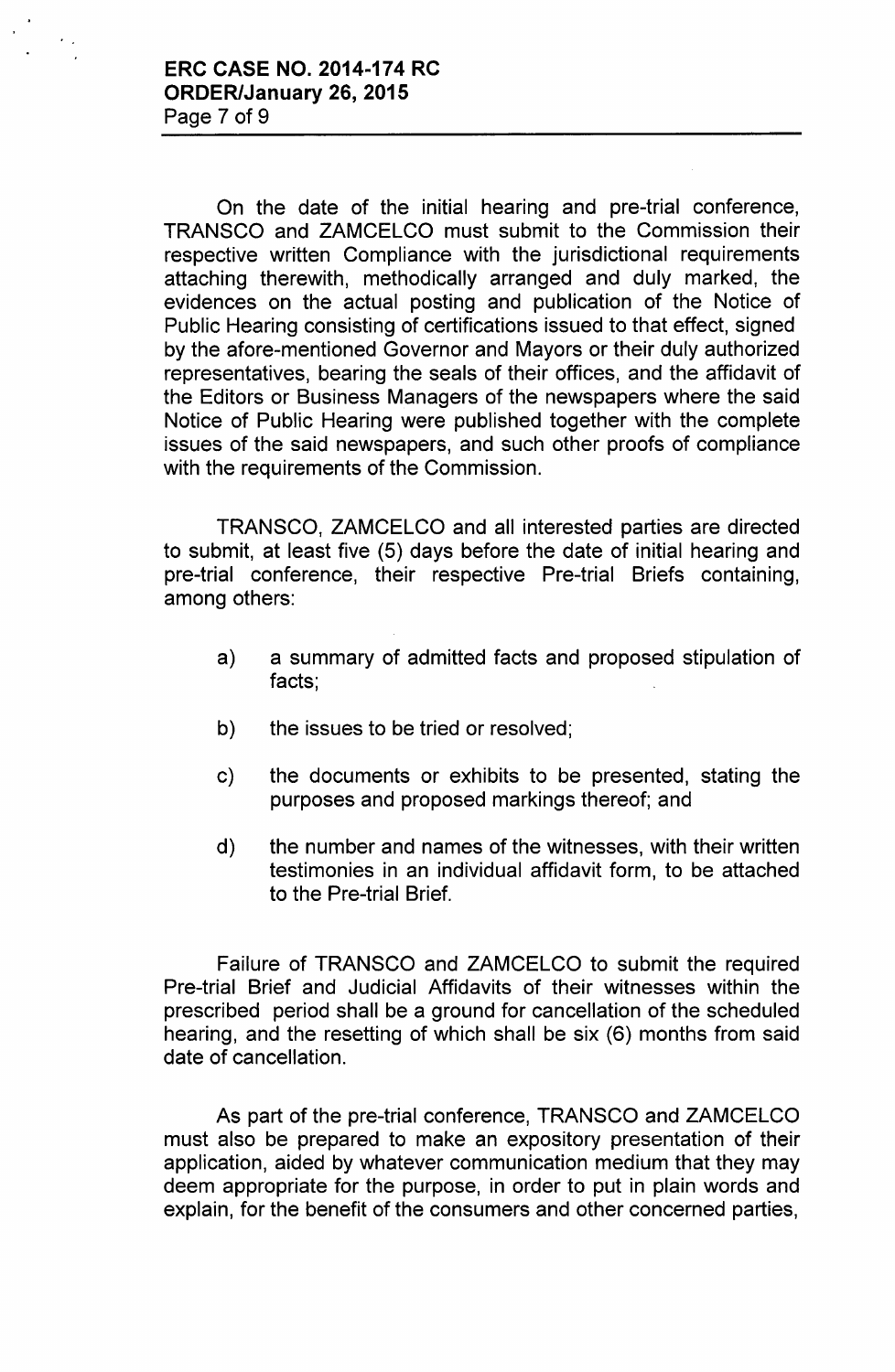what the application is all about and the reasons and justifications being cited in support thereof.

# SO ORDERED.

Pasig City, January 26, 2015.

## FOR AND BY AUTHORITY OF THE COMMISSION:

*J*<br>*J*<br>ZE oj-; *A (~* ŹENAIDA G. CRÙZ-DUCL Chairperson

MTCO/O O/MUS/Sale of Subtransmission Lines/2014-174 RC TRANSCO-ZAMCELCO/ORD.doc